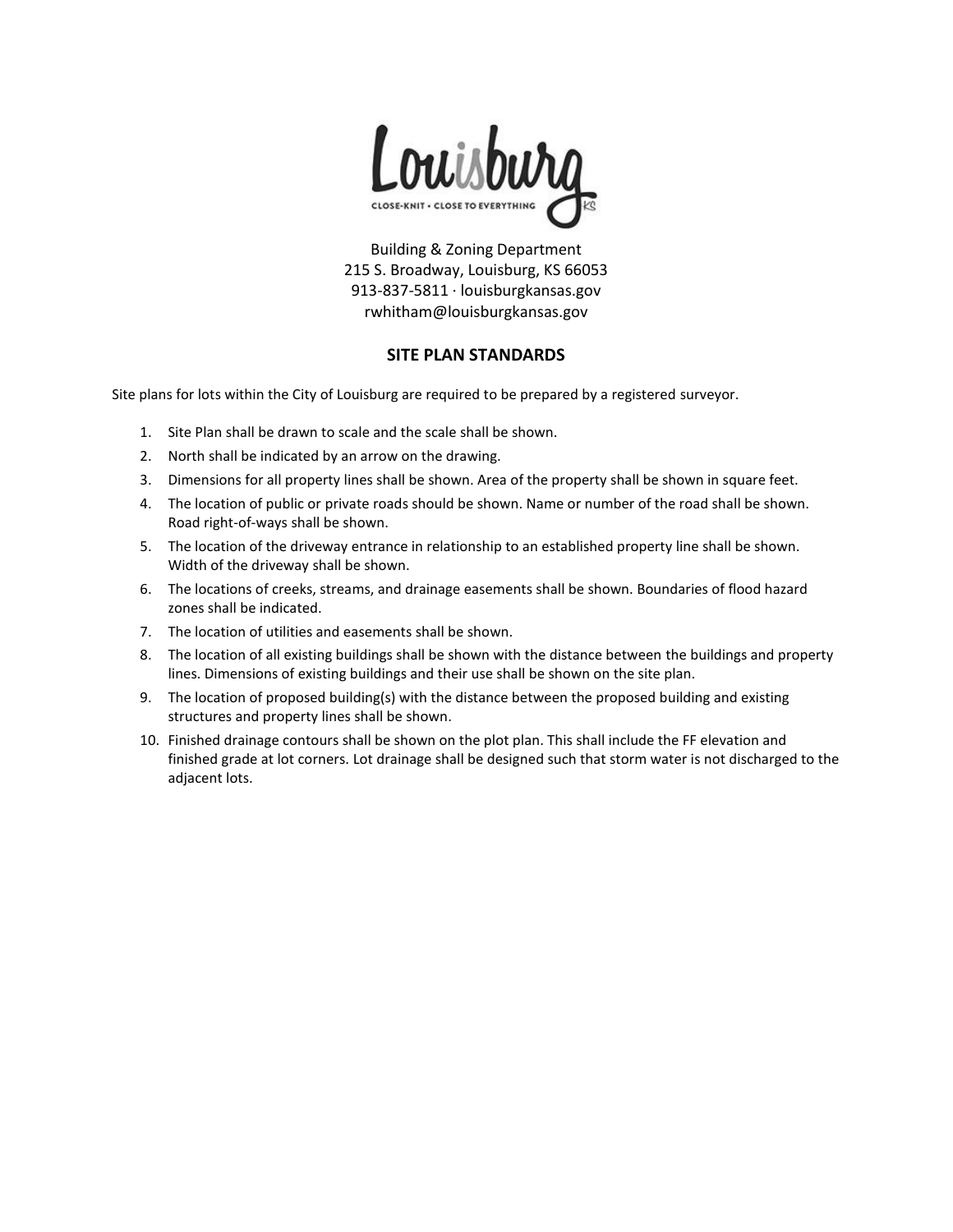#### **ARTICLE 12**

#### **SITE PLAN REVIEW**

The Codes Administrator shall require that all applications for building permits for new buildings or expansion of any existing buildings in multi-family, commercial and industrial zoning districts be subject to Site Plan Review in accordance with these regulations. Developments shall implement the applicable regulations and requirements specified in the zoning regulation, shall be encouraged to implement the objectives of the City's Comprehensive Plan and to foster compatibility among land uses in the City of Louisburg.

The provisions specified for site plan applications within this procedures manual are intended to only be a summary of the requirements specified in the adopted zoning regulations for the City of Louisburg and the City of Louisburg Growth Area. Developers should consult the applicable zoning regulations for a complete list of submittal requirements for site plan applications.

An application fee and deposit shall be paid at the time the site plan application is submitted. The deposit shall be used to cover expenses incurred by the city in the processing and review of the application. If the city's processing and review costs exceed the amount of the initial deposit, the applicant shall be required to pay the additional amount.

In order to request approval of a site plan application:

- 1. The applicant shall first meet with the Codes Administrator, the city's planning consultant, the city engineer and all other applicable city staff members to receive a complete explanation of the zoning requirement in question, the site plan application procedure and the application form and to discuss all relevant issues relating to the site plan application.
- 2. The applicant shall submit a completed site plan application form along with 15 copies of the proposed site plan and payment of the appropriate application fee and deposit. The Site Plan shall include data, details, and supporting plans which are found relevant to the proposal as specified in Section 616 of the City of Louisburg Zoning Regulations and Section 616 of the City of Louisburg Growth Area Zoning Regulations, whichever is applicable. The number of pages submitted will depend on the proposal's size and complexity. The applicant shall make notations explaining the reasons for any omissions. An application shall not be processed unless it has been fully completed, the site plan submitted and the application fee and deposit paid.
- 3. Site Plans shall be prepared by a registered professional engineer, architect, land surveyor or landscape architect at a scale of 1 inch equals 20 feet, on standard  $24$ " x  $36$ " sheets. In addition, the site plan is required to comply with all other applicable provisions of the zoning regulations. The additional provisions include, but are not limited to, Design Standards specified in Section 618 of the City of Louisburg Zoning Regulations and the City of Louisburg Growth Area Zoning Regulations and the Landscape and Buffer Requirements specified in Section 620 of the City of Louisburg Zoning Regulations.
- 4. Review of the site plan shall be performed by the Codes Administrator or the city's planning consultant, and submitted to the Planning Commission for approval. The Planning Commission shall perform their review of the site plan and staff findings at the next regularly scheduled meeting of the Planning Commission for which the item may be scheduled and shall adjourn and reconvene as is determined necessary.
- 5. Standard of Review: The recommendations of the Codes Administrator or the city's planning consultant shall be based on the following standards:
	- A. The extent to which the proposal conforms to the provisions of the City of Louisburg Zoning Regulations or City of Louisburg Growth Area Zoning Regulations, whichever is applicable.
	- B. The extent to which the development would be compatible with the surrounding area.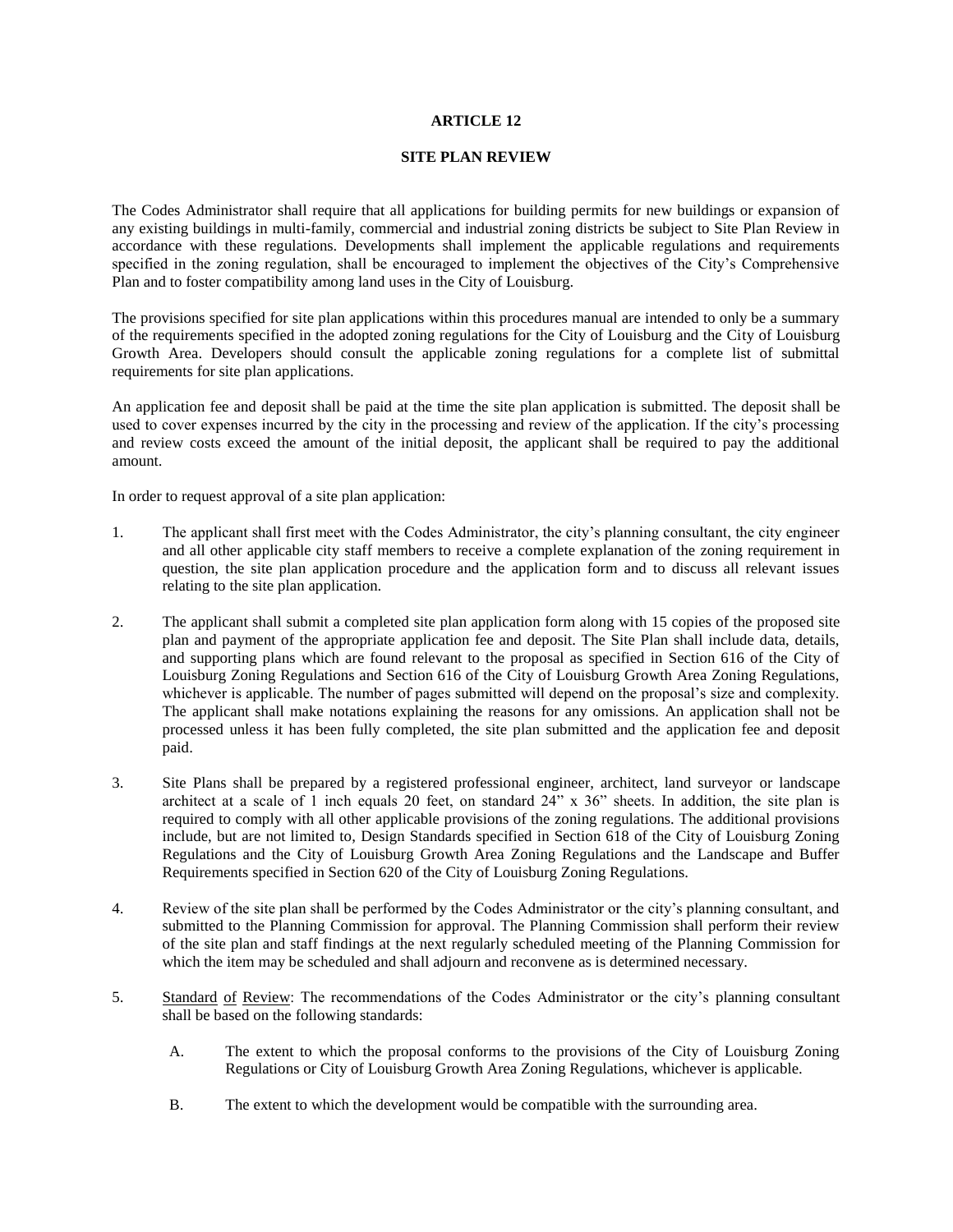- C. The extent to which the proposal conforms to the provisions of the Louisburg, Kansas Subdivision Regulations or City of Louisburg Growth Area Subdivision Regulations, whichever is applicable.
- D. The extent to which the proposal conforms to the Goals, Objectives and Policies of the Comprehensive Plan.
- E. The extent to which the proposal conforms to customary engineering standards used in the city or in Louisburg Growth Area, whichever is applicable.
- F. The extent to which the location of streets, paths, walkways, and driveways are located so as to enhance safety and minimize any adverse traffic impact on the surrounding area.
- G. The extent to which the buildings, structures, walkways, roads, driveways, open space (if any), and parking lots have been located to achieve the following objectives:
	- (1) Preserve existing off-site views and create desirable on-site views.
	- (2) Conserve natural resources and amenities including prime agricultural land.
	- (3) Minimize any adverse flood impact;
	- (4) Ensure that proposed structures are located on suitable soils;
	- (5) Minimize any adverse environmental impact; and
	- (6) Minimize any present or future cost to the City and private providers of utilities in order to adequately provide public utility services to the site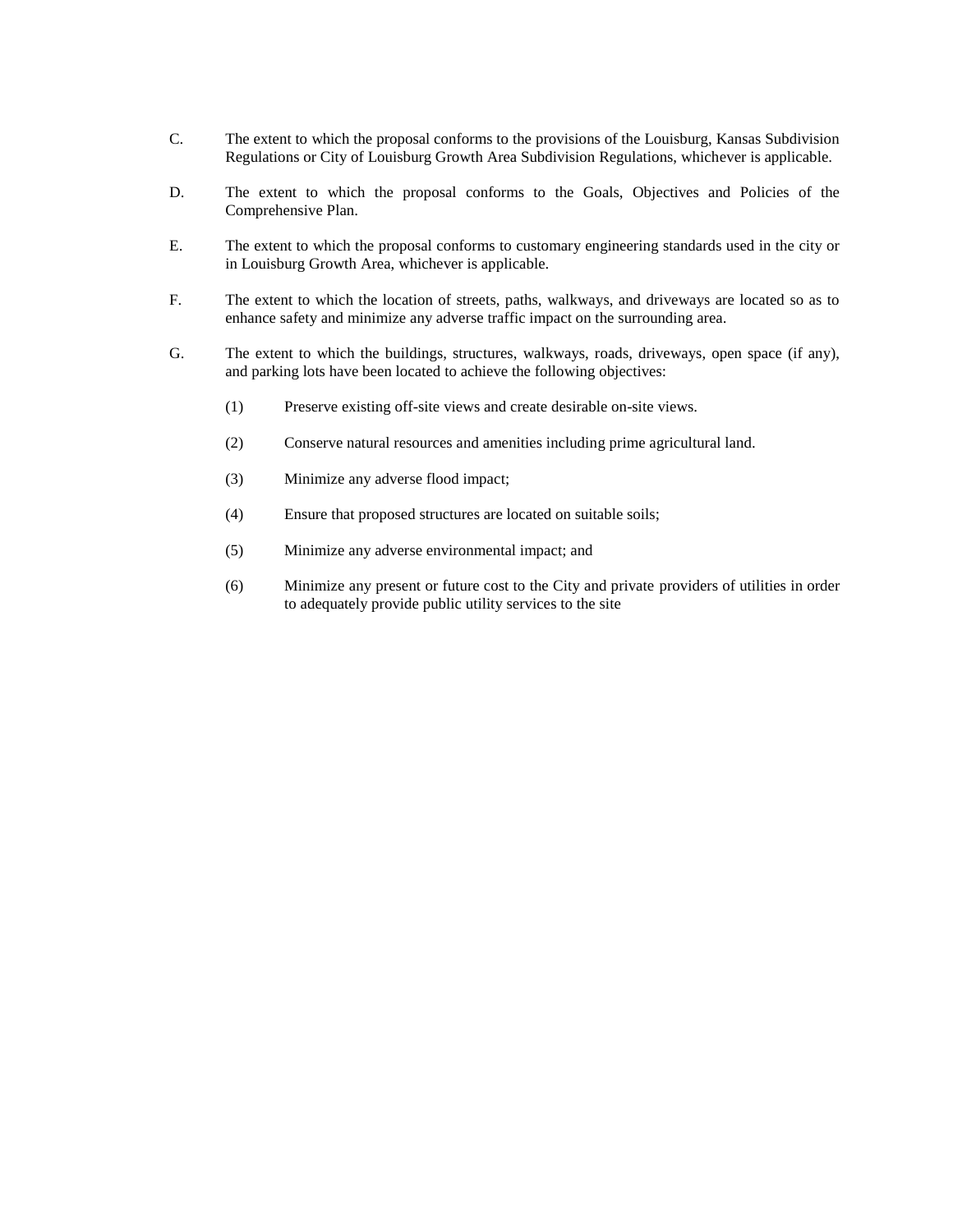## *CITY OF LOUISBURG, KANSAS* **SITE PLAN APPLICATION**

Return Form To: Codes Administrator City of Louisburg 215 S. Broadway Louisburg, KS 66053 (913) 837-5811 · (913) 837-5374 (fax)

| For Office Use Only |
|---------------------|
| Case No.            |
| Filing Fee:         |
| Deposit:            |
| Dated Filed:        |
|                     |

#### **APPLICANT INFORMATION**:

| Applicant:                                                                                                                                                                                                                     | Phone: |
|--------------------------------------------------------------------------------------------------------------------------------------------------------------------------------------------------------------------------------|--------|
|                                                                                                                                                                                                                                |        |
| Owner: Phone: Phone: Phone: Phone: Phone: Phone: Phone: Phone: Phone: Phone: Phone: Phone: Phone: Phone: Phone: Phone: Phone: Phone: Phone: Phone: Phone: Phone: Phone: Phone: Phone: Phone: Phone: Phone: Phone: Phone: Phone |        |
|                                                                                                                                                                                                                                |        |
| PROPERTY INFORMATION:                                                                                                                                                                                                          |        |
|                                                                                                                                                                                                                                |        |
| Legal Description:                                                                                                                                                                                                             |        |
|                                                                                                                                                                                                                                |        |
|                                                                                                                                                                                                                                |        |
|                                                                                                                                                                                                                                |        |
|                                                                                                                                                                                                                                |        |

## **ADJACENT ZONING AND LAND USE:**

|       | <b>Land Use</b> | Zoning |
|-------|-----------------|--------|
| North |                 |        |
| South |                 |        |
| East  |                 |        |
| West  |                 |        |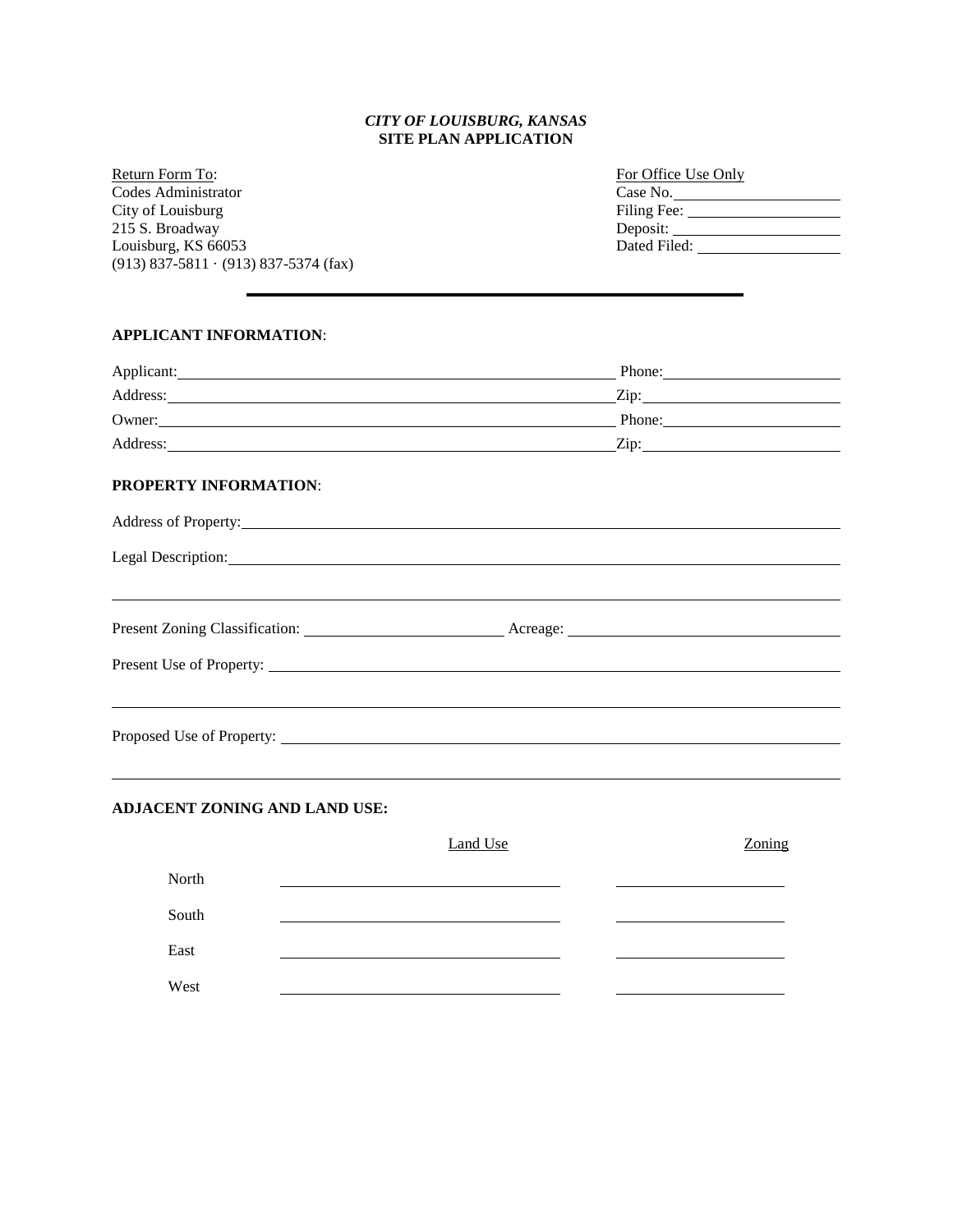|    | Does the proposed site plan meet the following criteria? If yes, attach a separate sheet<br>explaining why. (To be completed by the applicant.)                                                                                                                                                                                                                                                                                                                                                                                                                                                       | <b>Yes</b> | N <sub>0</sub> |
|----|-------------------------------------------------------------------------------------------------------------------------------------------------------------------------------------------------------------------------------------------------------------------------------------------------------------------------------------------------------------------------------------------------------------------------------------------------------------------------------------------------------------------------------------------------------------------------------------------------------|------------|----------------|
| 1. | Does the proposal conform with the provisions of the City's Zoning regulations?                                                                                                                                                                                                                                                                                                                                                                                                                                                                                                                       |            |                |
| 2. | Will the development be compatible with the surrounding area?                                                                                                                                                                                                                                                                                                                                                                                                                                                                                                                                         |            |                |
| 3. | Does the proposal conform with the provisions of the City's Subdivision<br>Regulations?                                                                                                                                                                                                                                                                                                                                                                                                                                                                                                               |            |                |
| 4. | Does the proposal conform to the goals, objectives and policies of the<br>Comprehensive Plan?                                                                                                                                                                                                                                                                                                                                                                                                                                                                                                         |            |                |
| 5. | Does the proposal conform with the customary engineering standards used in the<br>City?                                                                                                                                                                                                                                                                                                                                                                                                                                                                                                               |            |                |
| 6. | Are the streets, paths, walkways, and driveways located such that they enhance<br>safety and minimize any adverse traffic impact on the surrounding area?                                                                                                                                                                                                                                                                                                                                                                                                                                             |            |                |
| 7. | Have the proposed buildings, structures, walkways, roads, driveways, open space (if<br>any), and parking lots been located to preserve existing off-site views and create<br>desirable on-site views, conserve natural resources and amenities including prime<br>agricultural land, minimize any adverse flood impact, ensure that proposed<br>structures are located on suitable soils, minimize any adverse environmental impact,<br>and minimize any present or future cost to the City and private providers of utilities<br>in order to adequately provide public utility services to the site. |            |                |

# ATTACHMENTS REQUIRED:

- X Site Plan Review Checklist<br>X 15 copies of site plan
- 15 copies of site plan

Applicant's Signature Date

l

.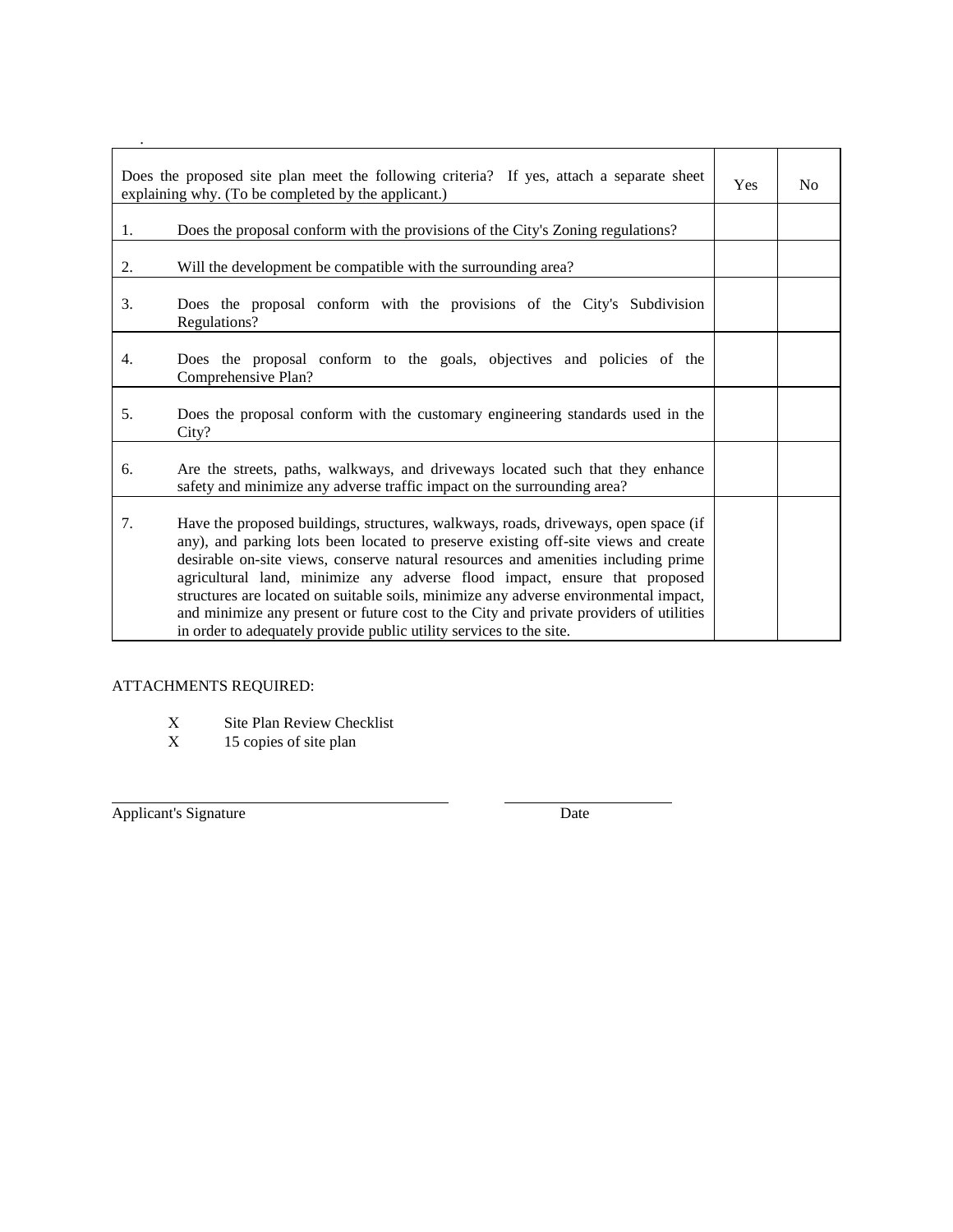## *CITY OF LOUISBURG, KANSAS* **SITE PLAN CHECKLIST**

Return Form To: Codes Administrator, City of Louisburg 215 S. Broadway Louisburg, KS 66053  $(913) 837-5811 \cdot (913) 837-5374$  (fax)

| For Office Use Only:              |
|-----------------------------------|
| Date Filed:                       |
| Date of Meeting:                  |
| Filing Fee:                       |
| Deposit: $\overline{\phantom{a}}$ |
|                                   |

| 2.<br>3.<br>Name of Owner:                       | 1. | Name of Project: |
|--------------------------------------------------|----|------------------|
|                                                  |    |                  |
|                                                  |    |                  |
| Name of Person who prepared the Site Plan:<br>4. |    |                  |

5. Instructions:

The following checklist is to be completed by the Codes Administrator. The Site Plan shall include the following data, details and supporting information which are found to be relevant to the proposal. All site plans shall be prepared by an architect or landscape architect registered in the State of Kansas, or by a professional engineer licensed in the State of Kansas. The number of pages submitted will depend on the proposal's size and complexity.

A. Site Plan Content Requirements: Does the Site Plan comply with or show the following?

|    |                                                                                                                                                                                                                                                                                                       | Yes | <u>No</u> |
|----|-------------------------------------------------------------------------------------------------------------------------------------------------------------------------------------------------------------------------------------------------------------------------------------------------------|-----|-----------|
| 1. | Name of the project, address, boundaries, date,<br>north arrow and scale of the plan.                                                                                                                                                                                                                 |     |           |
| 2. | Name and address of the owner of record, developer,<br>and seal of the engineer, architect or landscape architect.                                                                                                                                                                                    |     |           |
| 3. | Name and address of all owners of record of abutting<br>parcels.                                                                                                                                                                                                                                      |     |           |
| 4. | All existing lot lines, easements, and rights-of-way.<br>Include area in acres or square feet, abutting land uses<br>and structures.                                                                                                                                                                  |     |           |
| 5. | The location and use of all existing and proposed<br>buildings and structures within the development,<br>including all dimensions of height and floor area,<br>show all exterior entrances and all anticipated future<br>additions and alterations, and typical elevations<br>and building materials. |     |           |
| 6. | The location of all present and proposed public and<br>private ways, driveways, sidewalks, ramps, curbs and<br>fences. Location type and screening details for all waste<br>disposal containers shall also be shown.                                                                                  |     |           |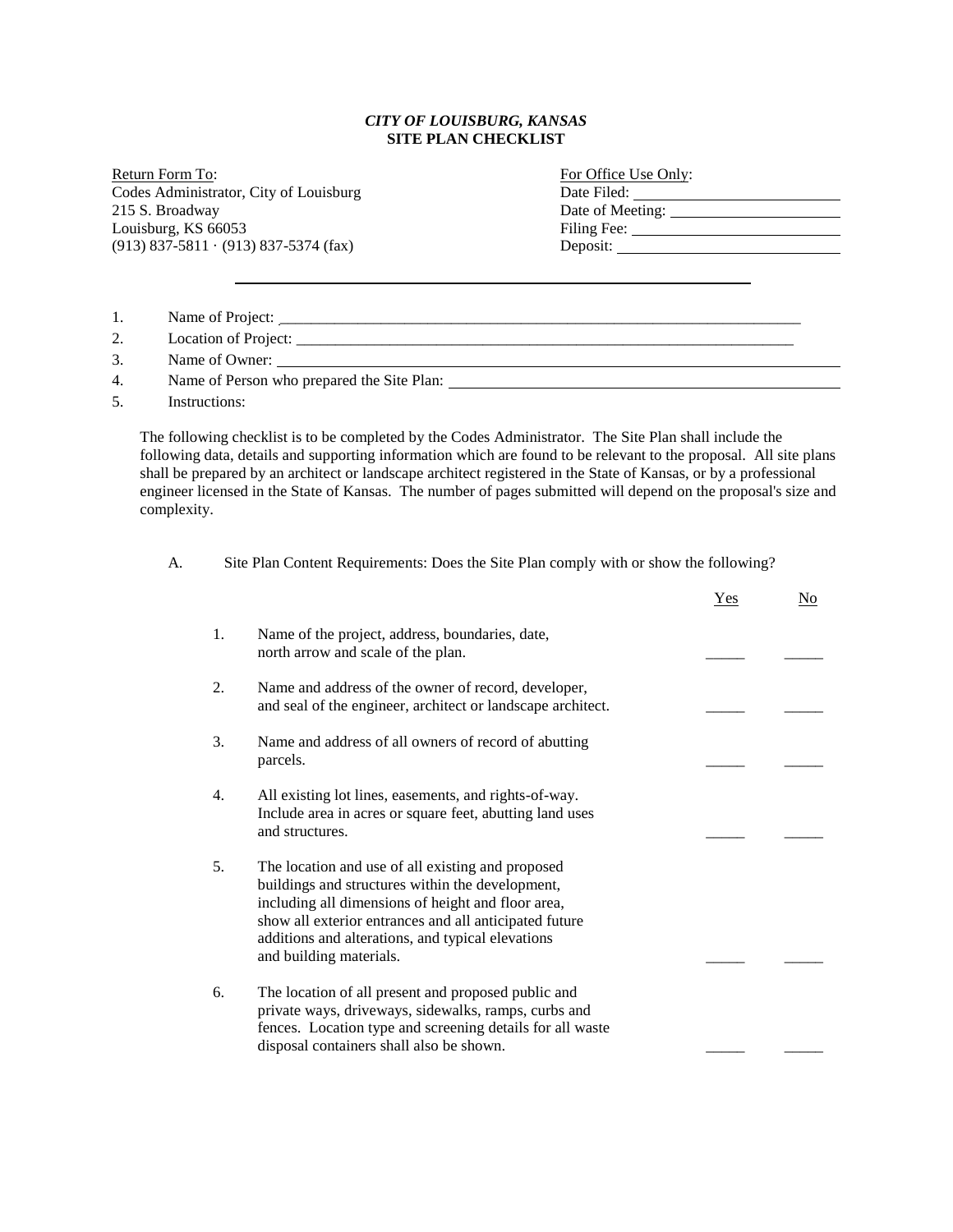|     |                                                                                                                                                                                                                                                                                                                  | Yes | No |
|-----|------------------------------------------------------------------------------------------------------------------------------------------------------------------------------------------------------------------------------------------------------------------------------------------------------------------|-----|----|
| 7.  | The location of required parking areas including parking<br>stalls, setbacks and loading and service areas.                                                                                                                                                                                                      |     |    |
| 8.  | The location, height, intensity, and bulb type (e.g.,<br>fluorescent, sodium incandescent) of all external lighting<br>fixtures. The direction of illumination and methods to<br>eliminate glare onto adjoining properties.                                                                                      |     |    |
| 9.  | The location, height, size, materials, and design of all<br>proposed signage.                                                                                                                                                                                                                                    |     |    |
| 10. | A landscape plan showing all existing open space, trees<br>forest cover and water sources, and all proposed changes<br>to these features including the size and type of plant<br>material. Water sources will include ponds, lakes, brooks,<br>streams, wetlands, flood plains, and drainage retention<br>areas. |     |    |
| 11. | The location of all existing and proposed utility systems<br>including:                                                                                                                                                                                                                                          |     |    |
|     | sewer lines and manholes;<br>a.                                                                                                                                                                                                                                                                                  |     |    |
|     | b.<br>water lines and fire hydrants;                                                                                                                                                                                                                                                                             |     |    |
|     | telephone, cable and electrical systems; and<br>c.                                                                                                                                                                                                                                                               |     |    |
|     | d.<br>storm drainage system including existing and<br>proposed drain lines, culverts, catch basins, head<br>walls, end walls, hydrants, manholes, and drainage<br>swales.                                                                                                                                        |     |    |
| 12. | Plans to prevent the pollution of surface or groundwater,<br>the erosion of soil both during and after construction,<br>excessive run-off, excessive raising or lowering of the<br>water table, and flooding of other properties, as applicable.                                                                 |     |    |
| 13. | Existing and proposed topography shown at not more than<br>two-foot contour intervals. All elevation shall refer to<br>United States Geodetic Survey (U.S.G.S.) datum. No<br>building shall be located in the 100-year flood plain.                                                                              |     |    |
| 14. | Existing and proposed zoning district boundaries adjacent<br>to the site's perimeter shall be drawn and identified on<br>the plan.                                                                                                                                                                               |     |    |
| 15. | Traffic flow patterns within the site, entrances and exits,<br>loading and unloading areas, curb cuts on the site and                                                                                                                                                                                            |     |    |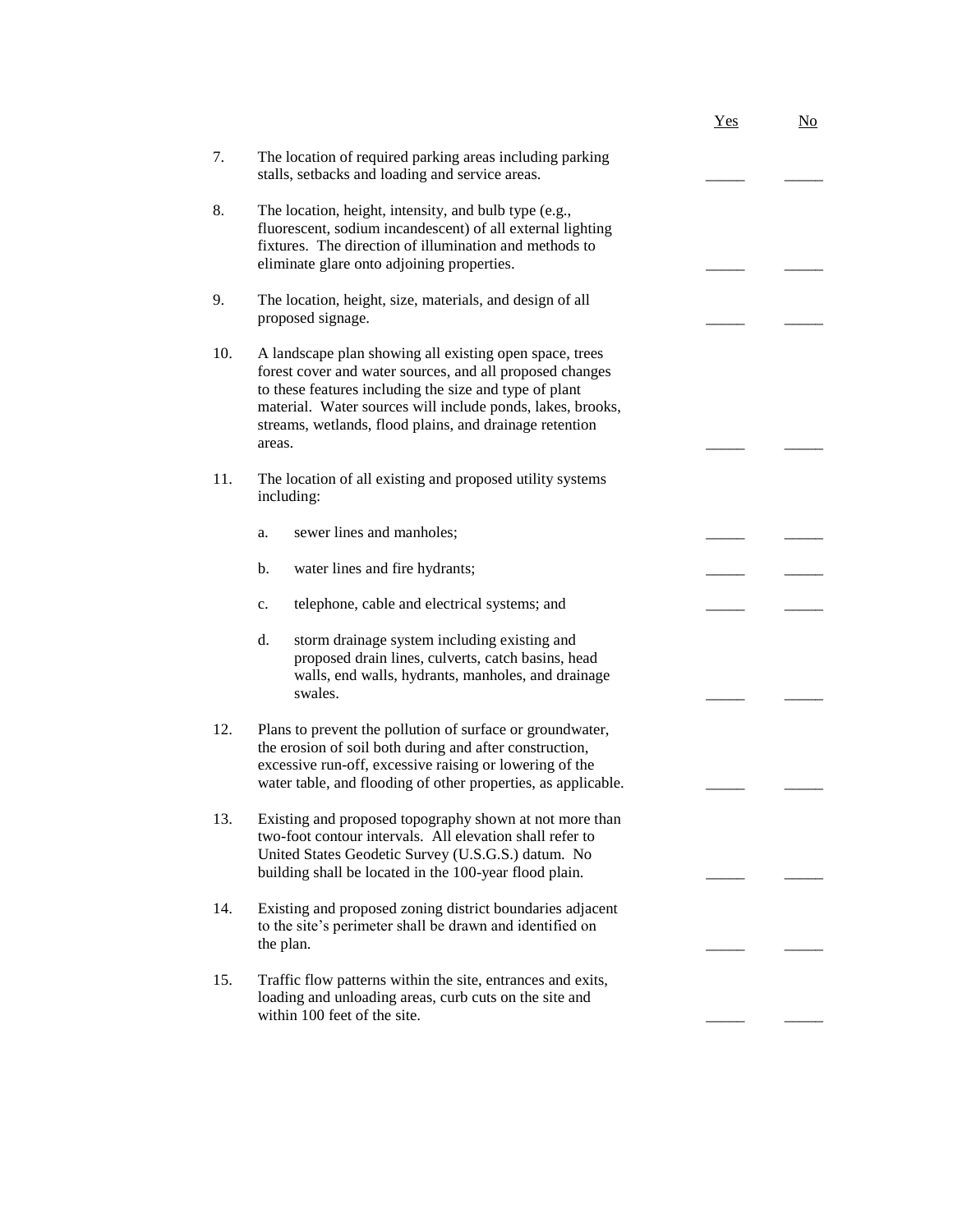- 16. A detailed traffic study for mixed use and multi-tenant developments, or for developments in heavy traffic areas if required by the Codes Administrator to include:
	- a. The projected number of motor vehicle trips to enter or exit the site, estimated for daily and peak hour traffic level.
	- b. The projected traffic flow pattern including vehicular movements at all major intersections likely to be affected by the proposed use of the site; and
	- c. The impact of this traffic upon existing abutting public and private ways in relation to existing road capacities. Existing and proposed daily and peak hour traffic levels, as well as road capacity levels, shall also be given.

#### B. Design Standards:

- 1. Is the proposed development located within an R-3, C-O, C-1, C-3, C-S, B-P, I-1, or I-2 zoned area? *If the answer to letter B.1 above is no, go to letter C below.*
- 2. Does the building roof top have at least two of the following features: Parapets concealing flat roofs and roof top equipment; overhanging eaves; sloped roofs; and three or more roof slope planes? \_\_\_\_\_\_\_
- 3. Are roof mounted equipment, including ventilators and satellite dishes, screened from view (100 percent opacity) or isolated so as to not be visible from ground level of any adjacent public thorough-fare or residentially-zoned area, up to a maximum of 300 feet away and is the appearance of the roof screens coordinated with the building to maintain a unified appearance?
- 4. Are all electrical and mechanical equipment located adjacent to the building and visible from any adjacent public thoroughfare or residentially-zoned area screened from view (100 percent opacity), up to a maximum of 300 feet away and are such screens and enclosures treated as integral elements of the buildings appearance?
- 5. Except for meters, electric and telephone service pedestals, transformers, three-phase feeder lines, subtransmission and transmission lines (34.5kv and above), electrical substations and such other facilities as the utility may deem necessary to install utilizing "overhead" type construction, are all telephone and cable television lines, electrical services and distribution lines placed underground?
- 6. Are all gas meters in any front yards, located within three feet of the building foundation?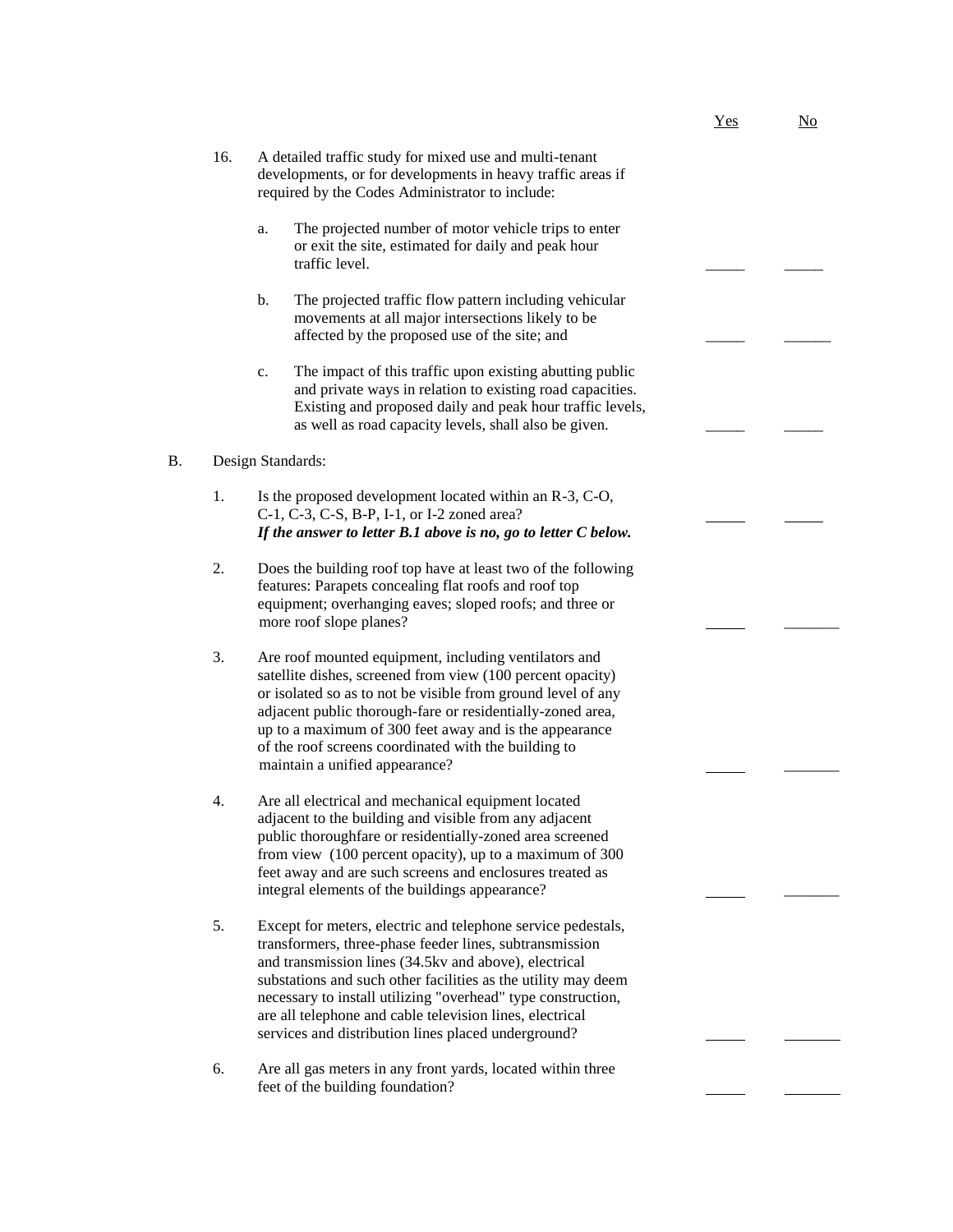|    |                                                                                                                                                                                                                                     | Yes | $\underline{\mathrm{No}}$ |
|----|-------------------------------------------------------------------------------------------------------------------------------------------------------------------------------------------------------------------------------------|-----|---------------------------|
| 7. | Is the form and proportion of buildings consistent or<br>compatible with the scale, form and proportion of existing<br>development in the immediate area?                                                                           |     |                           |
| 8. | Pedestrian access shall be an integral part of the overall<br>design of each multi-family, commercial, and industrial<br>development.                                                                                               |     |                           |
|    | Does the pedestrian access provide safe and convenient<br>a.<br>access to and from off-street parking areas?                                                                                                                        |     |                           |
|    | Does the pedestrian access connect with abutting<br>b.<br>properties and developments so as to create an<br>alternative means of transportation for residents of<br>the city?                                                       |     |                           |
|    | Are sidewalks at least 5 feet in width provided along<br>c.<br>all sides of a lot abutting a dedicated public or private<br>street?                                                                                                 |     |                           |
|    | d.<br>Is there a continuous internal pedestrian sidewalk<br>provided from the perimeter public sidewalk to the<br>principal customer entrance(s)?                                                                                   |     |                           |
|    | Does the internal sidewalk feature landscaping,<br>e.<br>benches, and other such materials and facilities for<br>no less than 50 percent of its length?                                                                             |     |                           |
|    | f.<br>Are sidewalks provided along the full length of<br>the building along any facade featuring a customer<br>entrance and along any facade abutting a public<br>parking areas?                                                    |     |                           |
|    | Are sidewalks located at least five feet away from<br>g.<br>the building facade to provide planting areas for<br>landscaping along the foundation of the building?                                                                  |     |                           |
|    | Are internal pedestrian sidewalks distinguished from<br>h.<br>driving surfaces through the use of special pavers,<br>bricks, or scored concrete to enhance pedestrian safety<br>and the attractiveness of the sidewalks?            |     |                           |
| 9. | Architectural design should create visual interest<br>through the use of different textures, complementary<br>colors, shadow lines and contrasting shapes.                                                                          |     |                           |
|    | Will the buildings have a variation of detail, form,<br>a.<br>and siting to provide visual interest?                                                                                                                                |     |                           |
|    | b.<br>Are loading docks, trash enclosures, outdoor storage<br>and similar facilities and functions incorporated into<br>the over-all design of the building and the landscaping<br>so that the visual and acoustic impacts of these |     |                           |

functions are reduced to as great an extent as possible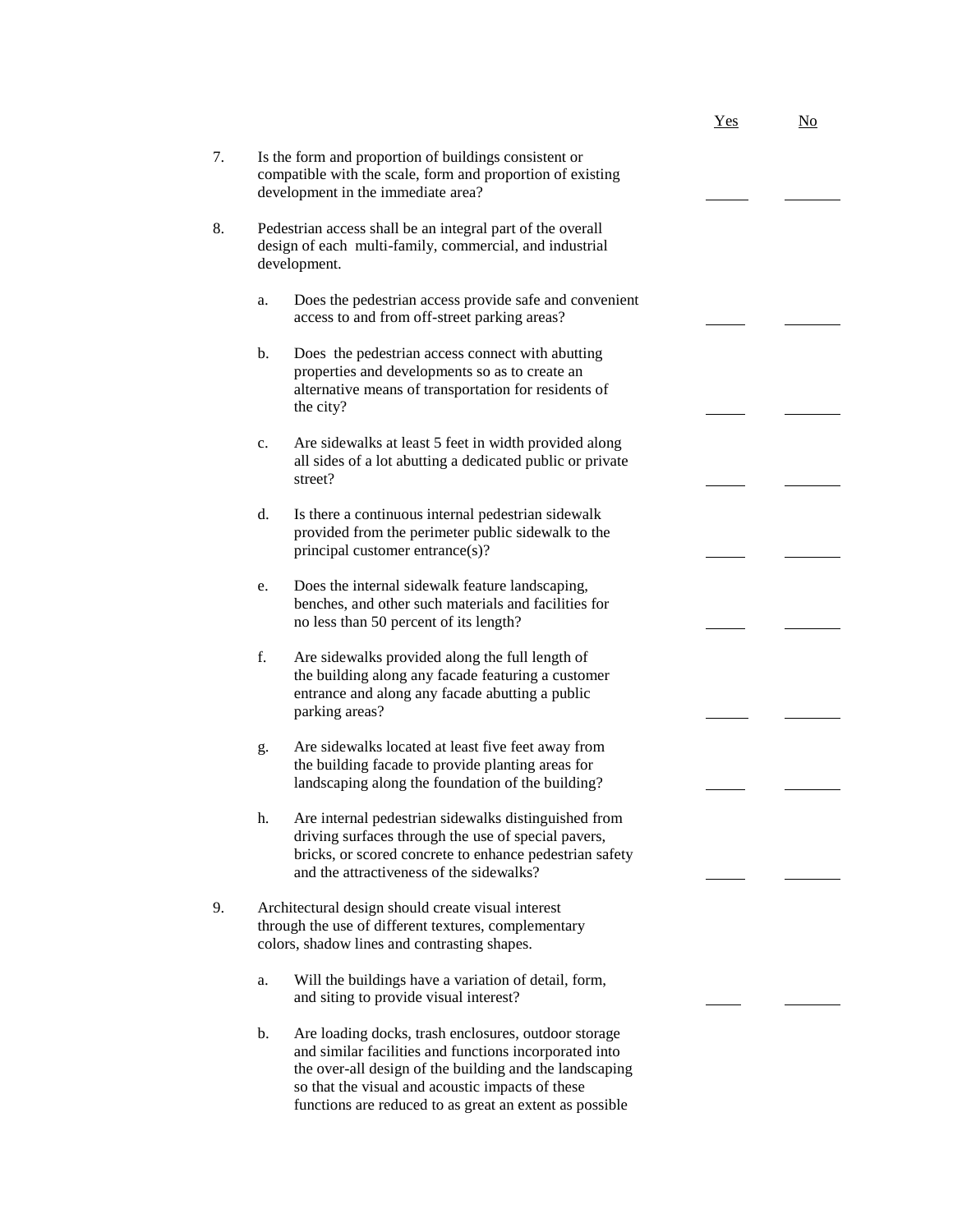|    |     |                                                                                                                                                                                                                                                                                                                                                              | Yes | $\underline{\mathrm{No}}$ |
|----|-----|--------------------------------------------------------------------------------------------------------------------------------------------------------------------------------------------------------------------------------------------------------------------------------------------------------------------------------------------------------------|-----|---------------------------|
|    |     | and are out of view from adjacent properties and<br>public streets?                                                                                                                                                                                                                                                                                          |     |                           |
|    |     | Do building facades 100 feet or greater in length<br>c.<br>incorporate recesses and projections along at least 20<br>percent of the length of the building facade?                                                                                                                                                                                           |     |                           |
|    |     | d.<br>Do windows, awnings, and arcades total at least 60<br>percent of the facade length abutting any public<br>street?                                                                                                                                                                                                                                      |     |                           |
|    |     | Does any building facade 100 feet or greater in length<br>e.<br>abutting a residential district, have an earth berm of at<br>least six feet in height installed between the building<br>facade and the abutting residential district and is the<br>earth berm landscaped with evergreen trees at intervals<br>of at least 20 feet on center, or in clusters? |     |                           |
|    | 10. | Minimum Exterior Building Material Standards: Does a<br>minimum of 50% of each exterior wall consist of one or<br>more of the following materials?:                                                                                                                                                                                                          |     |                           |
|    |     | Masonry: Masonry construction which include solid<br>a.<br>cavity faced or veneered-wall construction, or similar<br>materials.                                                                                                                                                                                                                              |     |                           |
|    |     | b.<br>Glass Walls: Glass walls shall include glass curtain<br>walls or glass block construction.                                                                                                                                                                                                                                                             |     |                           |
|    |     | Wood other than exposed plywood paneling.<br>c.                                                                                                                                                                                                                                                                                                              |     |                           |
|    |     | d.<br>Concrete finish or precast concrete panel (tilt wall)<br>that has exposed aggregate, hammered, sandblasted<br>or covered with a cement-based acrylic coating.                                                                                                                                                                                          |     |                           |
|    |     | Metal panels with a depth of one inch or more; or a<br>e.<br>thickness of U.S. Standard 26 gauge or more.                                                                                                                                                                                                                                                    |     |                           |
| C. |     | Landscape and Buffer Requirements:                                                                                                                                                                                                                                                                                                                           |     |                           |
| 1. |     | Is the proposed development located in the Louisburg<br>Growth Area or on a lot or tract of land that is zoned C-2?                                                                                                                                                                                                                                          |     |                           |
|    |     | If the answer to question C.1 above is yes, the following questions do not need to be completed.                                                                                                                                                                                                                                                             |     |                           |
| 2. |     | Open Space Landscaping:                                                                                                                                                                                                                                                                                                                                      |     |                           |
|    |     | At least three plant units provided for each 1,000<br>a.                                                                                                                                                                                                                                                                                                     |     |                           |

b. The open space plant units required are located in required front and side yard setback areas to the maximum extent possible.

square feet of lot area or fraction thereof?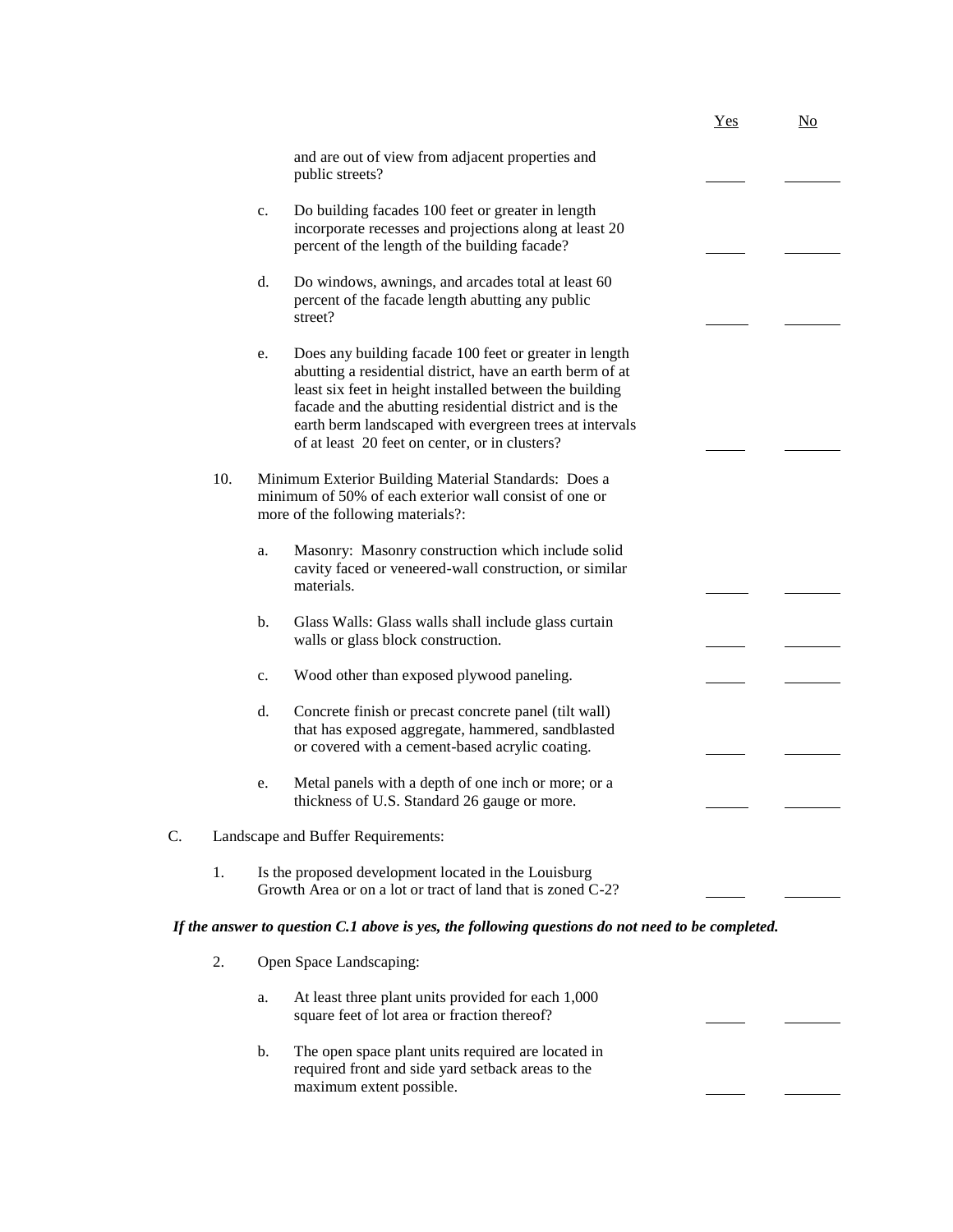|    |                |                                                                                                                                                                                                                                                      | Yes | No |
|----|----------------|------------------------------------------------------------------------------------------------------------------------------------------------------------------------------------------------------------------------------------------------------|-----|----|
| 3. |                | Parking Lot Landscaping:                                                                                                                                                                                                                             |     |    |
|    | a.             | Off-street parking areas are screened from all public<br>rights-of-way and from adjacent residentially zoned<br>lots.                                                                                                                                |     |    |
|    | $\mathbf{b}$ . | The amount of landscaping provided in the interior<br>portion of the off-street parking area complies with<br>the requirements of Section $620.C(2)$ of the zoning<br>regulations.                                                                   |     |    |
|    | c.             | Landscaping between the parking lot and the building<br>is a minimum of 10 feet deep.                                                                                                                                                                |     |    |
|    | d.             | The parking lot landscaping is reasonably dispersed<br>throughout the off-street parking area.                                                                                                                                                       |     |    |
|    | e.             | The interior dimensions of any planting area within<br>an off-street parking area is of sufficient size to protect<br>plant materials and to ensure proper growth and<br>planting areas which contain trees are a minimum of<br>seven feet in width. |     |    |
|    | f.             | All planting areas within off-street parking areas are<br>protected by raised curbs or wheel stops to prevent<br>damage by vehicles and vehicle overhang.                                                                                            |     |    |

## 4. Right-of-way and Transition Buffers:

a. Based upon the requirements specified in Section 620.D of the City of Louisburg Zoning Regulations, what type of right-of-way buffer is required?

| Type A | Type B | Type C | Type D |
|--------|--------|--------|--------|
|        |        |        |        |

b. Based upon the requirements specified in Section 620.D of the City of Louisburg Zoning Regulations, what type of transition buffer is required?

|    | Type A                                                                                            | Type B                                                                                         | Type C | Type D |    |
|----|---------------------------------------------------------------------------------------------------|------------------------------------------------------------------------------------------------|--------|--------|----|
|    |                                                                                                   |                                                                                                |        | Yes    | No |
| c. | The right-of-way buffer proposed on the site plan<br>contains the required number of plant units. |                                                                                                |        |        |    |
| d. |                                                                                                   | The transition buffer on the proposed site plan<br>contain the required number of plant units. |        |        |    |